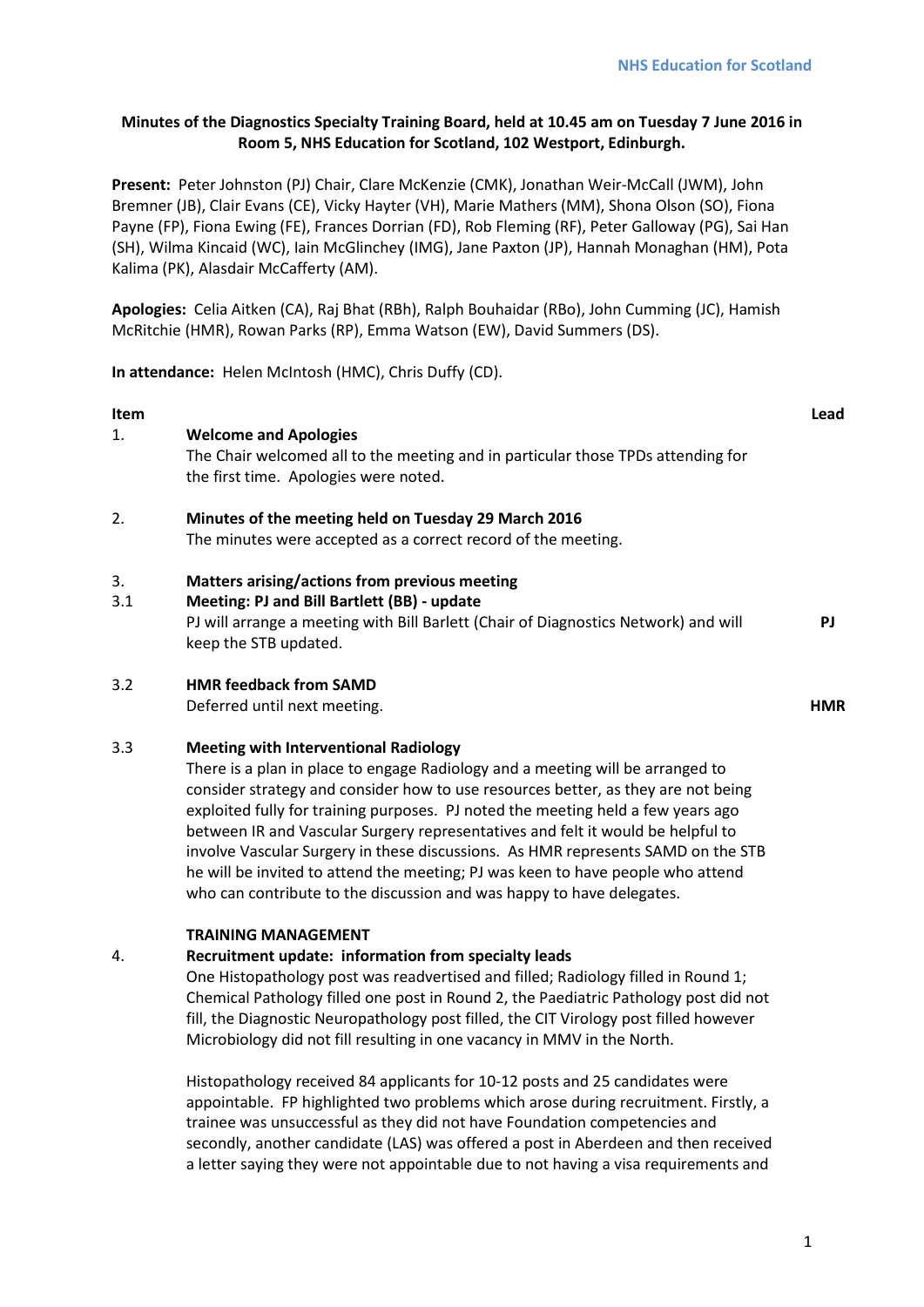the offer was withdrawn. A replacement has been appointed via the national appointment process. PJ wrote formally to the recruitment lead in ST1 Histopathology and the London Deanery investigated and accepted they had missed the Foundation competency issue. There seemed to be a broader issue relating to Foundation competencies in that other specialties interpreted this differently eg a trainee with the same circumstances was successful at recruitment in another specialty. Previously any admin errors in the process were highlighted on the day and a level of detailed checking in advance and on the day was required. It was agreed PJ will write a report on both instances for CM and she will take this forward via MDET. **PJ, CM**

# 4.1 **GMC approval update**

FD reported all sites are now approved. She confirmed that for CIT every site in ID/V and Microbiology has to be approved. This was a huge exercise and TPDs will be asked to complete Form Bs for each. In future any new sites will have to be approved if used for more than one session.

### 4.2 **SMT programme information**

All information now updated.

### 4.3 **2016 MTI Trust Placement Opportunities**

There have been several placements with funding provided by the home country. CM said this involved a significant amount of paperwork and a lengthy process but it is worth it. From a Deanery perspective, the MTIs do not go on TURAS or have an ARCP as they were not NES trainees but SOAR is used for appraisals. There was no budget provided by NES for study leave and MTIs could only be given time but no funding.

### 4.4 **NES ARCP Process**

CM reported the aim of the project was to standardise the ARCP process as there were currently regional and specialty specific differences in the management of the ARCP process across Scotland. Using the Gold Guide 6, a draft process has been created and feedback has been sought from each STB before the process was finalised. A pilot will be run for winter ARCPs followed by a wash up meeting in January and full implementation for summer 2017 ARCPs.

The ARCP is not a face to face meeting and trainees should submit all information two weeks before the date of the ARCP. This has not been applied before across all specialties and every trainee should have the same experience. Trainees will be informed of the timetable for the process at the beginning of the year. The ARCP will be a desktop process and if the trainee receives an Outcome one they do not need to be seen. TPDs/ES can meet those trainees to discuss placements and career advice, but these are not part of the ARCP process and should be separate. Trainees receiving Outcomes 2-5 will be seen at a subsequent meeting following the ARCP and it was hoped to use TURAS for this. A flow chart was being developed for Outcome 5s and not all will need to be seen depending on what evidence was outstanding. The flowchart will be tested in advance with some TPDs.

CM confirmed that Training Management was still working on provision of externality and was committed to solving this. In terms of ARCPs for LTFT trainees this should be done annually and was not proportionally. Agreement for this will be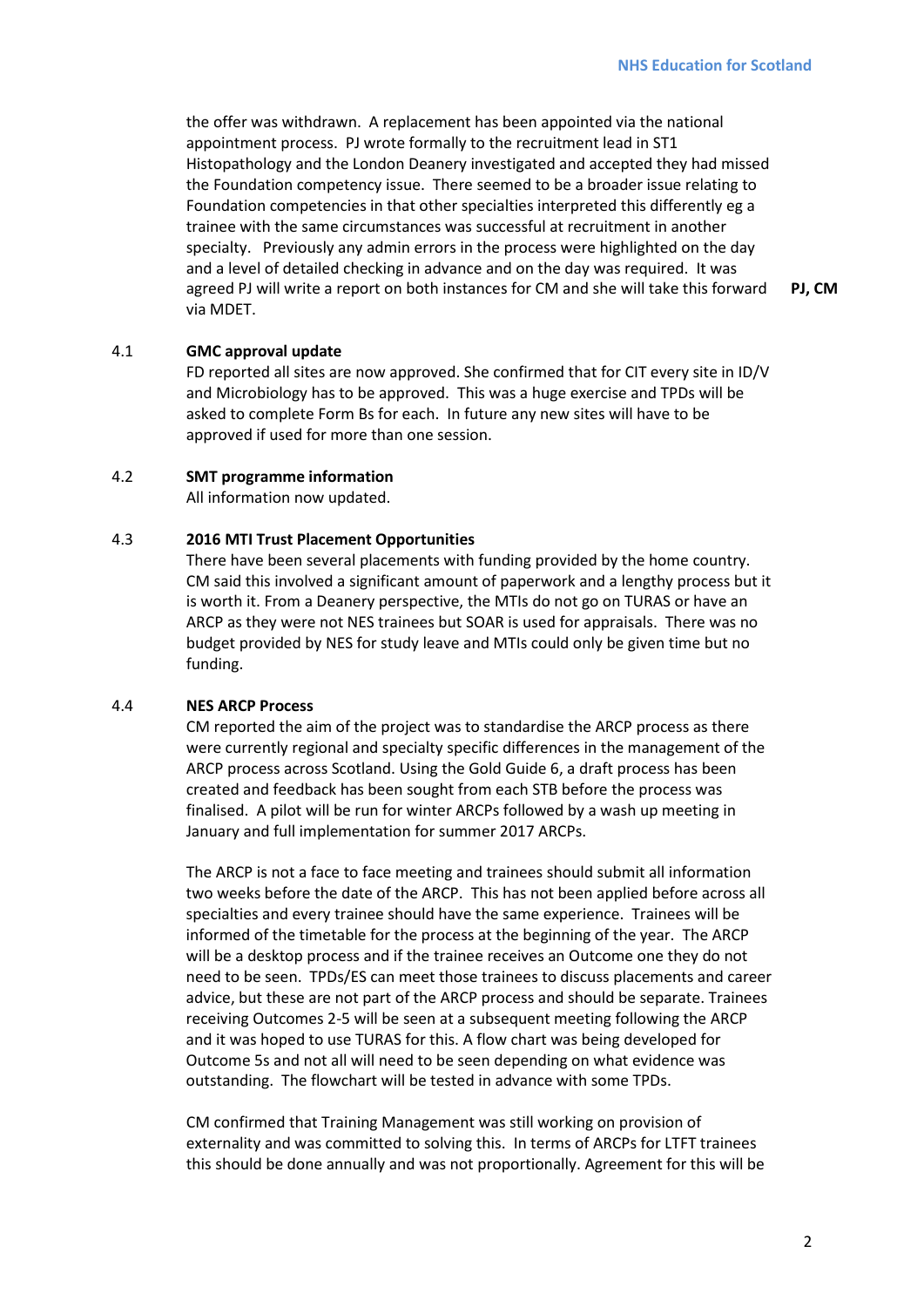sought with TPDs via the STBs. Videoconference could be used for the ARCP desktop exercise for externals although it was still good to have people in the same room and this could prevent inconsistency. CM said that formal meetings for Outcome 2-5s would have to follow a set pattern. She noted a recent requirement for Nuclear Medicine trainees was for dual ARCPs – one local and one in London.

JWM was concerned there would be recourse for mistakes made by trainees in submitting evidence. CM confirmed that all evidence must be submitted via ePortfolio and while there was an appeals process the onus was on the trainee to submit evidence and to ensure it was correct. Any information that was added subsequent to the adverse outcomes meeting will be taken on board and there will be a period of review when trainees can add information. FD said the COPMeD Business Managers Group was working closely on this to ensure consistency around the UK.

### 4.5 **Medical Specialty Training Intake Numbers**

The letter has been issued by Shirley Rogers at Scottish Government. Data is required by 15 July for the NES response. PJ will send out specific questions regarding accurate employee post numbers and consultant numbers to the STB for specialty leads to check, including LTFT trainee information. **Specialty** 

#### 4.6 **Diagnostics Neuropathology workforce numbers**

One trainee has been recruited and a TPD was in place. They will have to consider expansion in future. This was a very small specialty in the UK with numbers dwindling and delivery of service struggling. This item to be moved into specialty updates.

### 4.7 **NSD Review of Laboratory Testing Services: Molecular Genetics, Cytogenetics and Molecular Pathology**

PJ noted there was no training involvement in this review; he will highlight this to MDET in his update report.

### 4.8 **Issue with MSFs in the LETPT system**

Item completed.

### **PROFESSIONAL DEVELOPMENT**

Recognition of Trainers is up to date; it was recognised that the SOAR website is improving.

### **QUALITY**

# 5. **Quality Update – SQMG**

FE reported that two visits have taken place recently. Firstly, a scheduled Histopathology visit in Aberdeen: this was a positive visit with good engagement from all staff. Secondly a national programme visit to Chemical Pathology with some joining in person and some by videoconference. This visit worked extremely well and trainees were positive about their training. The reports will be coming out soon for both visits, with no significant issues apart from access to IT for Chemical Pathology trainees to discuss. PG felt the use of videoconference worked well on the day although TPDs felt there could be more engagement prior to the visit. FE confirmed this was being worked on and TPDs will be asked to provide information in advance even if they were not involved in the actual visit.

**PJ**

**leads**

**PJ**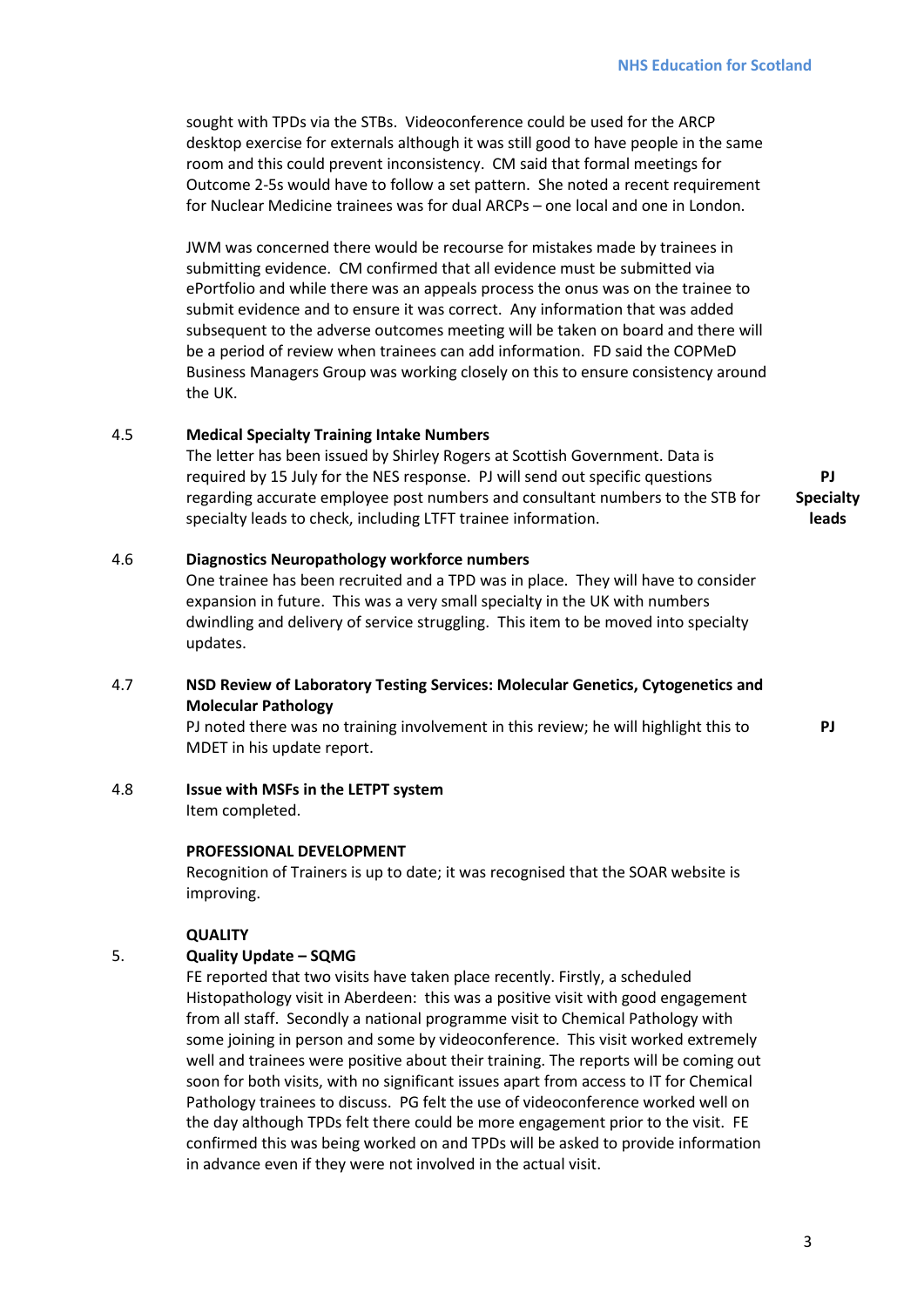There are no more visits planned until the Quality Review Panel taking place on 7September in Dundee. At this meeting a combination of data including GMC survey, STS and NES data will be used to select visits for next year. The SQMG Annual Report has been sent to Professor McLellan and the Diagnostic review meeting will take place in Inverness soon. A successful workshop was held at the Conference in May where useful feedback was received.

The pre-visit questionnaire has been revamped to tie in better with the GMC framework and they were learning from each visit and focusing on pertinent issues. Feedback was welcomed. It was suggested that the visit process could be more supportive of trainers as eg via pre-visit questionnaire. FE said they were aware of areas which have not worked as well and working to improve these. HM added that it would be helpful to improve trainer communications in general eg to keep DMEs up-to-date.

The GMC visit is approaching and will take place in Autumn 2017. The GMC will determine which specialties they visit based on the evidence from trainer and trainee surveys. They will visit Medical Schools and Deaneries but will not visit any sites which are under enhanced monitoring. They will expect that NES are aware of any problems and have processes in place to deal with them

# **FACULTY DEVELOPMENT STRATEGIC PLANNING AND DIRECTORATE SUPPORT** No items were discussed.

- 6. **Update reports**
- 6.1 **Lead Dean/Director**
- 6.2 **Histopathology**
- 6.3 **Diagnostic neuropathology**
- 6.4 **Paediatric Pathology**
- 6.5 **Forensic Histopathology**
- 6.6 **Radiology**
- 6.7 **Medical Microbiology** No updates were received.

# 6.8 **Virology**

# 6.9 **Combined Infection Training**

JB reported on behalf of CA. The main issue was around ARCPs for CIT involving ID. PJ said it was now time to review CIT including this issue. CM noted she was considering establishing an STC for the specialty; it was agreed PJ and CM will discuss combining these meetings.

**PJ/CM**

# 6.10 **Chemical Pathology and Metabolic Medicine**

PG noted they appointed a NES funded extra Clinical Scientist this year.

# 6.11 **Nuclear Medicine**

Recruitment was successful with seven posts filled. It was proposed to recruit to one post in Scotland next year with interviews in February. The STB agreed the proposal and a PJ will make this recommendation to MDET. **PJ**

### 6.12 **Trainees Issues**